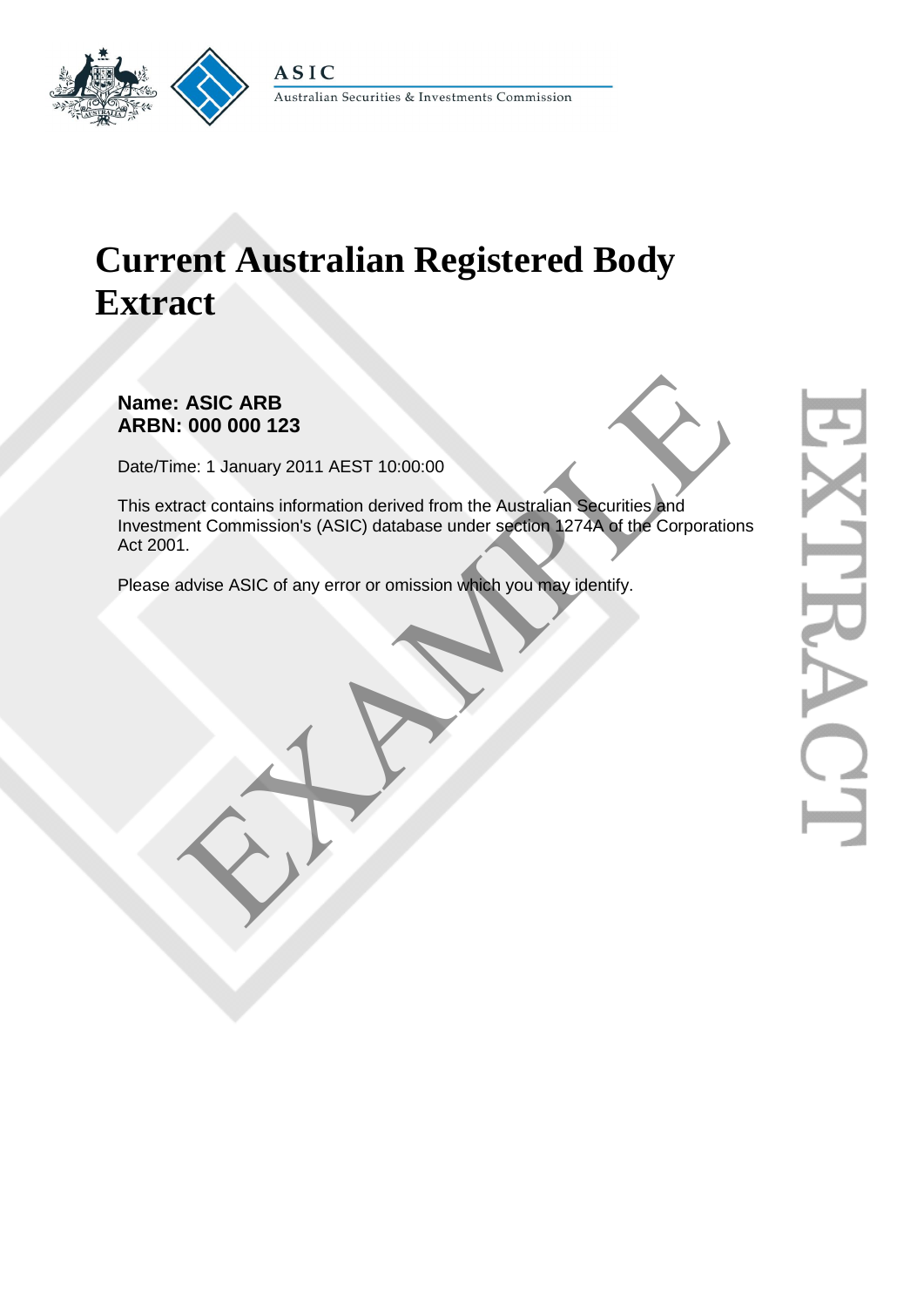| <b>Organisation Details</b>                                                                                                       |                                                                                                                            | <b>Document Number</b> |
|-----------------------------------------------------------------------------------------------------------------------------------|----------------------------------------------------------------------------------------------------------------------------|------------------------|
| <b>Current Organisation Details</b>                                                                                               |                                                                                                                            |                        |
| Name:<br>ARBN:<br>ABN:<br>Registered in:<br>Registration date:<br>Next review date:<br>Name start date:<br>Previous state number: | <b>ASIC ARB</b><br>000 000 123<br>11 000 000 123<br>New South Wales<br>01/01/2011<br>01/01/2011<br>01/01/2011<br>BN0000123 | 000 000 123            |
| Status:<br>Date deregistered:<br>Deregistration reason:<br>Deregistration code:<br>Company type:<br>Class:<br>Subclass:           | Deregistered<br>01/01/2011<br>s 509<br><b>SOFF</b><br><b>RACN</b><br><b>LMSG</b><br><b>NONE</b>                            |                        |
| <b>Address Details</b>                                                                                                            |                                                                                                                            | <b>Document Number</b> |
| <b>Current</b>                                                                                                                    |                                                                                                                            |                        |
| Principal place of business<br>address:<br>Start date:                                                                            | 123 New Street<br>Melbourne VIC 3000<br>01/01/2011                                                                         | 000 000 123            |
| Registered office address:<br>Start date:                                                                                         | 123 New Street<br>Melbourne VIC 3000<br>01/01/2011                                                                         | 000 000 123            |
| <b>Contact Address</b>                                                                                                            |                                                                                                                            |                        |
| and notices are sent from ASIC to the company.                                                                                    | Section 146A of the Corporations Act 2001 states 'A contact address is the address to which communications                 |                        |
| Address:<br>Start date:                                                                                                           | 123 New Street<br>Melbourne VIC 3000<br>01/01/2011                                                                         |                        |
|                                                                                                                                   |                                                                                                                            |                        |
| <b>Officeholders and Other Roles</b>                                                                                              |                                                                                                                            | <b>Document Number</b> |
| <b>Directors</b>                                                                                                                  |                                                                                                                            |                        |
| Name:<br>Address:<br>Born:<br>Appointment date:                                                                                   | Jane Citizen<br>123 New Street<br>Melbourne VIC 3000<br>01/01/2011<br>01/01/2011                                           | 000 000 123            |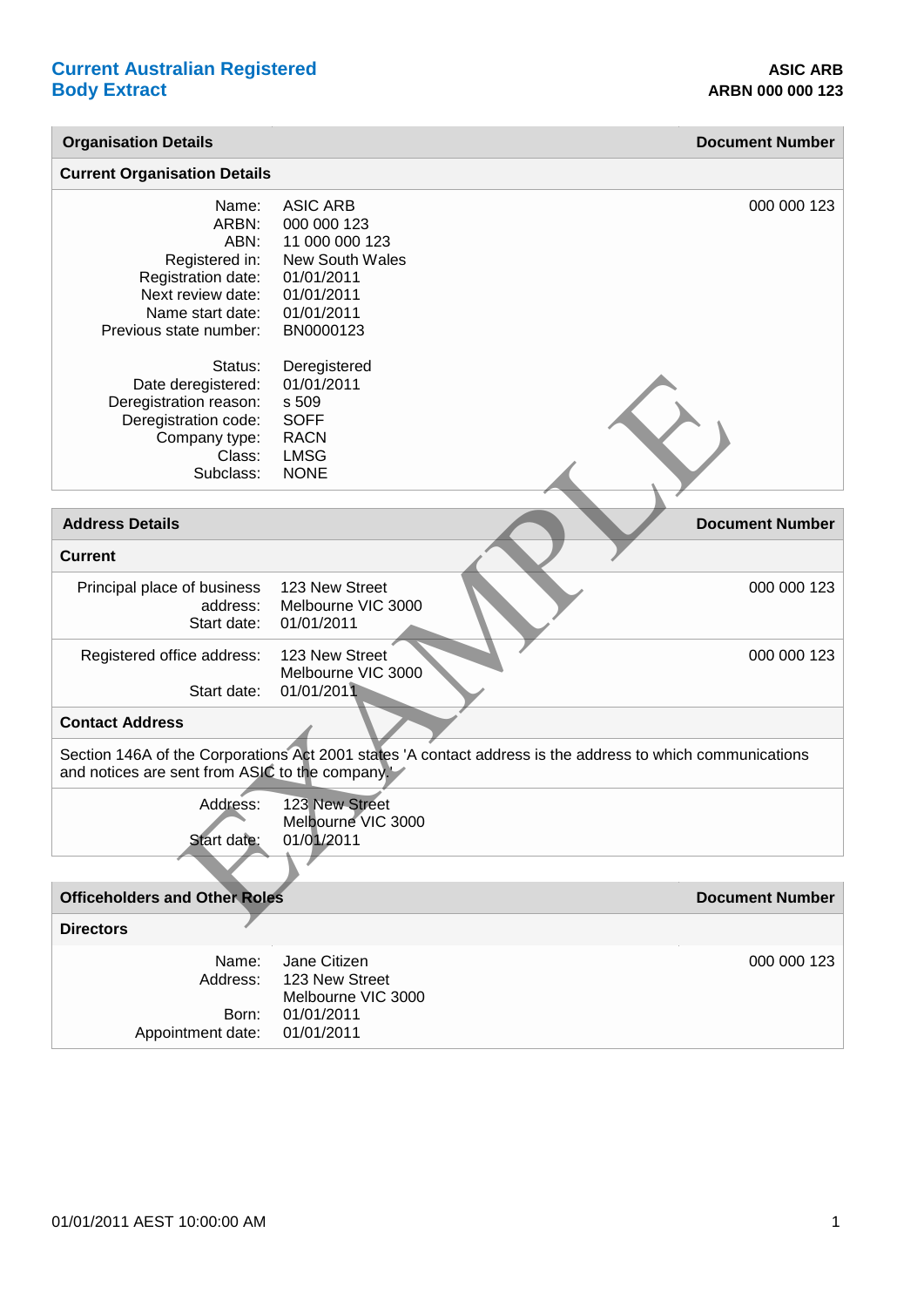## **Current Australian Registered <b>ASIC ARB ASIC ARB Body Extract ARBN 000 000 123**

#### **External Administrator** Role: Type: Name: Address: Appointment date: Court no: **Liquidator Court** Jane Citizen 123 New Street Melbourne VIC 3000 01/01/2011 Supreme Court of VIC CLR 123 000 000 123 **Appointed Auditor** Name: Address: Jane Citizen 123 New Street Melbourne VIC 3000 000 000 123

## **Documents Relating to External Administration and/or Appointment of Controller**

|                                                                                                                                                                                                                                                                                                                                                                                      |                                                                                                                                                                                                                                                                                                                                                                 | Start date: | Melbourne VIC 3000<br>01/01/2011 |                   |                           |                       |                           |  |
|--------------------------------------------------------------------------------------------------------------------------------------------------------------------------------------------------------------------------------------------------------------------------------------------------------------------------------------------------------------------------------------|-----------------------------------------------------------------------------------------------------------------------------------------------------------------------------------------------------------------------------------------------------------------------------------------------------------------------------------------------------------------|-------------|----------------------------------|-------------------|---------------------------|-----------------------|---------------------------|--|
|                                                                                                                                                                                                                                                                                                                                                                                      |                                                                                                                                                                                                                                                                                                                                                                 |             |                                  |                   |                           |                       |                           |  |
|                                                                                                                                                                                                                                                                                                                                                                                      | Documents Relating to External Administration and/or Appointment of Controller                                                                                                                                                                                                                                                                                  |             |                                  |                   |                           |                       |                           |  |
|                                                                                                                                                                                                                                                                                                                                                                                      | This extract may not list all documents relating to this status. State and Territory records should be searched.                                                                                                                                                                                                                                                |             |                                  |                   |                           |                       |                           |  |
|                                                                                                                                                                                                                                                                                                                                                                                      |                                                                                                                                                                                                                                                                                                                                                                 |             |                                  |                   |                           |                       |                           |  |
|                                                                                                                                                                                                                                                                                                                                                                                      | Date received                                                                                                                                                                                                                                                                                                                                                   | Form type   |                                  | Date<br>processed | <b>Number</b><br>of pages | <b>Effective date</b> | <b>Document</b><br>number |  |
|                                                                                                                                                                                                                                                                                                                                                                                      | 01/01/2011                                                                                                                                                                                                                                                                                                                                                      |             | 123 Form Description             | 01/01/2011        | 1                         | 01/01/2011            | 000 000 123               |  |
|                                                                                                                                                                                                                                                                                                                                                                                      |                                                                                                                                                                                                                                                                                                                                                                 |             |                                  |                   |                           |                       |                           |  |
| <b>Charges Summary</b>                                                                                                                                                                                                                                                                                                                                                               |                                                                                                                                                                                                                                                                                                                                                                 |             |                                  |                   |                           |                       |                           |  |
| On 30 January2012, the Personal Property Securities Register (PPS Register) commenced. At that time ASIC<br>transferred all details of current charges to the PPS Register. ASIC can only provide details of satisfied charges<br>prior to that date.<br>Details of current charges, or charges satisfied since 30 January 2012 can be found on the PPS Register,<br>www.ppsr.gov.au |                                                                                                                                                                                                                                                                                                                                                                 |             |                                  |                   |                           |                       |                           |  |
|                                                                                                                                                                                                                                                                                                                                                                                      |                                                                                                                                                                                                                                                                                                                                                                 |             |                                  |                   |                           |                       |                           |  |
|                                                                                                                                                                                                                                                                                                                                                                                      | <b>Documents</b>                                                                                                                                                                                                                                                                                                                                                |             |                                  |                   |                           |                       |                           |  |
|                                                                                                                                                                                                                                                                                                                                                                                      | Note: Where no Date Processed is shown, the document in question has not been processed. In these<br>instances care should be taken in using information that may be updated by the document when it is processed.<br>Where the Date Processed is shown but there is a zero under No Pages, the document has been processed but<br>a copy is not yet available. |             |                                  |                   |                           |                       |                           |  |
|                                                                                                                                                                                                                                                                                                                                                                                      |                                                                                                                                                                                                                                                                                                                                                                 |             |                                  |                   |                           |                       |                           |  |

### **Charges Summary**

## **Documents**

| Date       | Form type            | Date       | <b>Number</b> | <b>Effective</b> | <b>Document</b> |
|------------|----------------------|------------|---------------|------------------|-----------------|
| received   |                      | processed  | of pages      | date             | number          |
| 01/01/2011 | 123 Form Description | 01/01/2011 |               | 01/01/2011       | 000 000 123     |